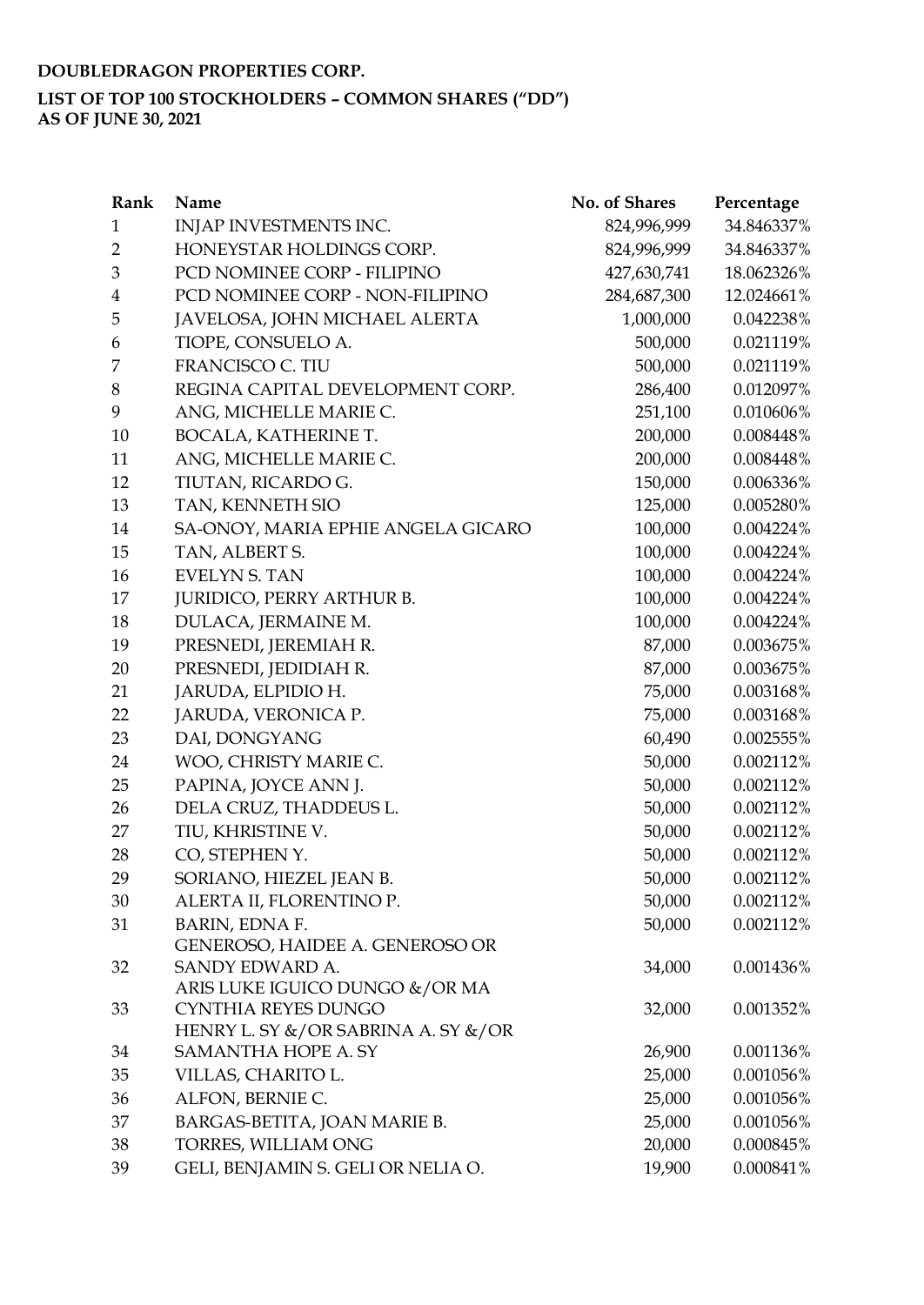| 40 | ALBARRACIN, MOESHA MIRELLE H.          | 17,000 | 0.000718%    |
|----|----------------------------------------|--------|--------------|
| 41 | BRAVO, JULIO M.                        | 16,000 | 0.000676%    |
| 42 | CO, VICENTE LIM                        | 15,000 | 0.000634%    |
| 43 | BERCADEZ, ANTONIO S.                   | 15,000 | 0.000634%    |
| 44 | DELA CRUZ, GLEN L.                     | 15,000 | 0.000634%    |
| 45 | MARGARITA V. JIMENEZ                   | 13,000 | 0.000549%    |
|    | MARIA GRACIA ANA J. VIEGELMANN OR      |        |              |
| 46 | <b>MARK AUGUST VIEGELMANN</b>          | 13,000 | 0.000549%    |
| 47 | <b>REGINALD LTAN</b>                   | 12,300 | 0.000520%    |
| 48 | <b>BALER, LOURDES DELENA</b>           | 12,000 | 0.000507%    |
| 49 | JORGE, MA. STESHA-MIKLI F.             | 12,000 | 0.000507%    |
| 50 | JORGE, MA. INEZ F.                     | 12,000 | $0.000507\%$ |
| 51 | PENAMORA, ELISA G.                     | 12,000 | 0.000507%    |
| 52 | DE CASTRO, MARY ANN LIGON              | 12,000 | 0.000507%    |
| 53 | DE CASTRO, MARK DANIEL GALANG          | 12,000 | 0.000507%    |
| 54 | TAN, VINCENT UY                        | 12,000 | $0.000507\%$ |
| 55 | MEDRANA, JACK GILBERT L.               | 12,000 | 0.000507%    |
| 56 | <b>SHEILA MARIE M. ALON</b>            | 12,000 | 0.000507%    |
| 57 | <b>MAURO M. ALON</b>                   | 12,000 | 0.000507%    |
| 58 | GAN, ROWENA T.                         | 11,000 | 0.000465%    |
| 59 | CO, SALLY CHUA                         | 10,000 | 0.000422%    |
| 60 | BALURAN, AMELITA S.                    | 10,000 | 0.000422%    |
| 61 | ESCALANTE, DONNA JOY J.                | 10,000 | 0.000422%    |
| 62 | LLAMELO, REMEDIOS F.                   | 10,000 | 0.000422%    |
| 63 | BENLIRO, ALEXANDER B.                  | 10,000 | 0.000422%    |
| 64 | MADRIDEJOS, MARIBEL I.                 | 10,000 | 0.000422%    |
| 65 | <b>GISELLE KAREN Y. GO</b>             | 10,000 | 0.000422%    |
| 66 | MANALANG, VENERANDA B.                 | 8,000  | 0.000338%    |
|    | JEFFREY R. MERCADO OR JUSTIN MIGUEL B. |        |              |
| 67 | <b>MERCADO</b>                         | 7,200  | 0.000304%    |
| 68 | LIM, VINA DOLORES E.                   | 7,000  | 0.000296%    |
| 69 | MARY JOAN L.ILAO-ANTE                  | 6,000  | 0.000253%    |
| 70 | NOLASCO, MA. CHRISTMAS R.              | 5,500  | 0.000232%    |
| 71 | ARCENAS, VICTORIA B.                   | 5,000  | 0.000211%    |
| 72 | ARCENAS, GERONIMO AGUIRRE              | 5,000  | 0.000211%    |
| 73 | AMOROSO, MELINDA ARBOLEDA              | 5,000  | 0.000211%    |
| 74 | BELLOSILLO, RANILO A.                  | 5,000  | 0.000211%    |
| 75 | CUA, FERNANDO L.                       | 5,000  | 0.000211%    |
| 76 | MONTELIBANO JR., EMILIO G.             | 5,000  | 0.000211%    |
| 77 | MORENO, WILFREDO F.                    | 5,000  | 0.000211%    |
| 78 | REYES, ROWENA A.                       | 5,000  | 0.000211%    |
| 79 | <b>BANZON, CHRISTINA B.</b>            | 5,000  | 0.000211%    |
| 80 | BUENVENIDA, JOLLY B.                   | 5,000  | 0.000211%    |
| 81 | DELA CRUZ, SYLVIA V.                   | 5,000  | 0.000211%    |
| 82 | DELA CRUZ, JOEY I.                     | 5,000  | 0.000211%    |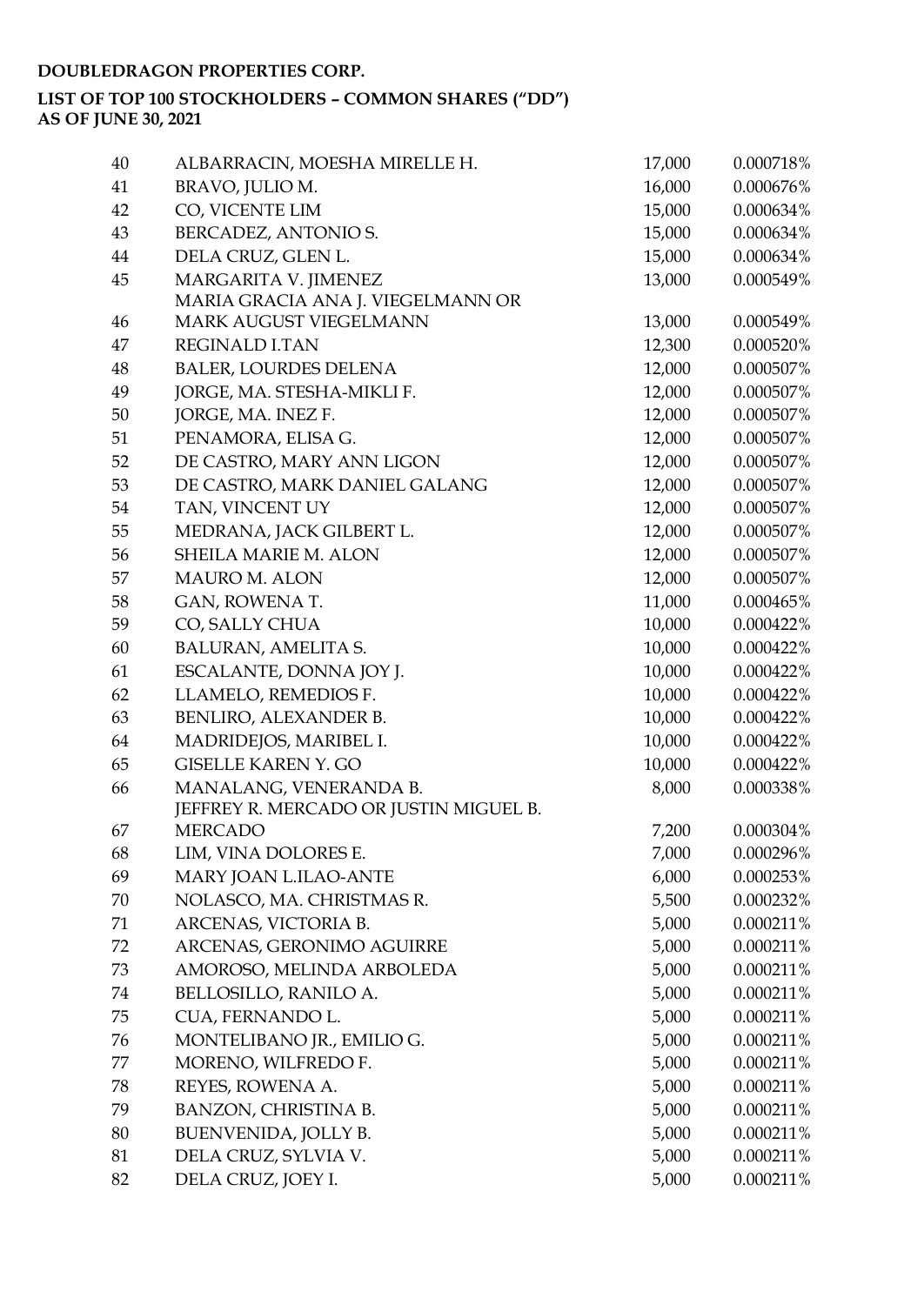### **LIST OF TOP 100 STOCKHOLDERS – COMMON SHARES ("DD")**

**AS OF JUNE 30, 2021**

| 83  | MACARIO, LENDY C.                   | 5,000         | 0.000211%   |
|-----|-------------------------------------|---------------|-------------|
| 84  | MIRANDA, MARY GRACE P.              | 5,000         | 0.000211%   |
| 85  | OPANO, KARLA BIANCA, D              | 5,000         | 0.000211%   |
| 86  | VIPINOSA, MELINDA L.                | 5,000         | 0.000211%   |
| 87  | BELLOSILLO, CECILIA O.              | 5,000         | 0.000211%   |
| 88  | YAP, REBECCA T.                     | 5,000         | 0.000211%   |
| 89  | PIANSAY, LORELEI BILLANO            | 5,000         | 0.000211%   |
| 90  | CUNADA, KEN QUEENIE R.              | 5,000         | 0.000211%   |
| 91  | <b>GUERRERO, ALICE T.</b>           | 5,000         | 0.000211%   |
| 92  | GO, GISELLE KAREN Y.                | 5,000         | 0.000211%   |
| 93  | SOCORRO DE VERA JIMENEZ             | 5,000         | 0.000211%   |
| 94  | NAPIAL, RENE S.                     | 4,000         | 0.000169%   |
| 95  | CABUGAO, ERIC L.                    | 2,900         | 0.000122%   |
| 96  | LIM, JOSHUA ERIVE                   | 2,800         | 0.000118%   |
| 97  | JOSE DOMINGO P. SWANN               | 2,100         | 0.000089%   |
| 98  | TACUB, FELICITAS F.                 | 2,000         | 0.000084%   |
| 99  | SANVICTORES, HECTOR A               | 2,000         | 0.000084%   |
| 100 | RUEDA, JASMINE W.                   | 2,000         | 0.000084%   |
|     | <b>TOTAL SHARES (TOP 100)</b>       | 2,367,500,629 | 99.998819%  |
|     | TOTAL SHARES (REST OF STOCKHOLDERS) | 27,971        | 0.001181%   |
|     | TOTAL ISSUED AND OUTSTANDING SHARES | 2,367,528,600 | 100.000000% |

| PCD BENEFICIAL OWNER REPORT                                      | No. of Shares | Percentage |
|------------------------------------------------------------------|---------------|------------|
| Participant's Name                                               |               |            |
| <b>BDO SECURITIES CORPORATION</b>                                | 240,016,552   | 10.137852% |
| UNICAPITAL SECURITIES INC.                                       | 134,635,860   | 5.686768%  |
| COL Financial Group, Inc.                                        | 81.453.119    | 3.440428%  |
| ABACUS SECURITIES CORPORATION                                    | 63,765,742    | 2.693346%  |
| STANDARD CHARTERED BANK                                          | 34,821,083    | 1.470778%  |
| FIRST METRO SECURITIES BROKERAGE CORP.                           | 25,156,533    | 1.062565%  |
| <b>BPI SECURITIES CORPORATION</b>                                | 20,982,236    | 0.886251%  |
| DA MARKET SECURITIES, INC.                                       | 19,597,362    | 0.827756%  |
| THE HONGKONG AND SHANGHAI BANKING CORP. LTD. -<br>CLIENTS' ACCT. | 11,103,670    | 0.468998%  |
| CITIBANK N.A.                                                    | 8,426,560     | 0.355922%  |
| PHILSTOCKS FINANCIAL INC                                         | 5,506,421     | 0.232581%  |
| R. NUBLA SECURITIES, INC.                                        | 4,429,120     | 0.187078%  |
| PHILIPPINE EQUITY PARTNERS, INC.                                 | 3,999,044     | 0.168912%  |
| RCBC SECURITIES, INC.                                            | 3,927,610     | 0.165895%  |
| REGINA CAPITAL DEVELOPMENT CORPORATION                           | 3,479,660     | 0.146974%  |
| AP SECURITIES INCORPORATED                                       | 3,144,090     | 0.132801%  |
| SB EQUITIES, INC.                                                | 2,252,600     | 0.095146%  |
| EVERGREEN STOCK BROKERAGE & SEC., INC.                           | 2,249,590     | 0.095018%  |
| EASTERN SECURITIES DEVELOPMENT CORPORATION                       | 1.981.110     | 0.083678%  |

L,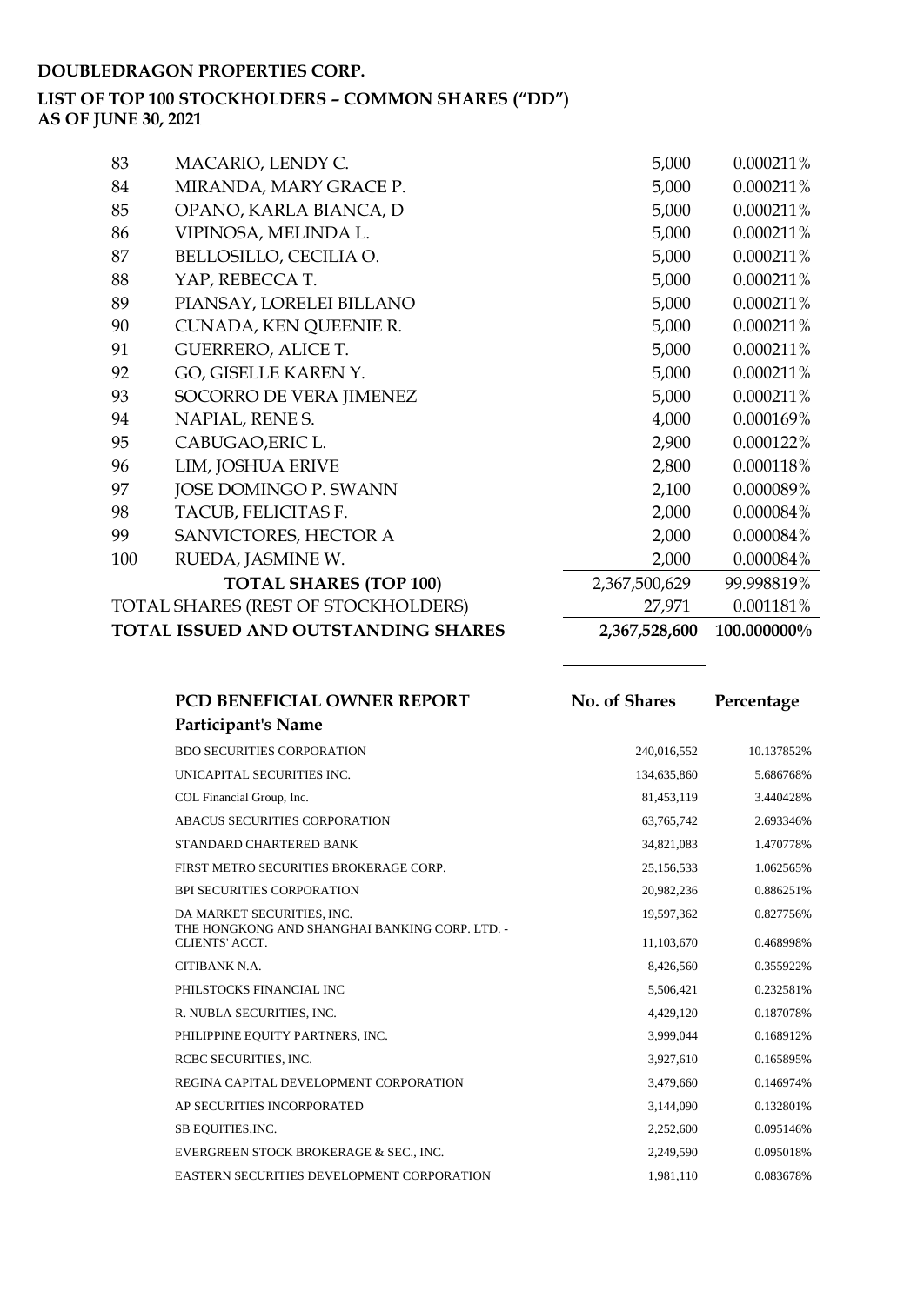| WEALTH SECURITIES, INC.                             | 1,646,391 | 0.069540% |
|-----------------------------------------------------|-----------|-----------|
| <b>JAKA SECURITIES CORP.</b>                        | 1,587,400 | 0.067049% |
| TOWER SECURITIES, INC.                              | 1,585,240 | 0.066958% |
| SOLAR SECURITIES, INC.                              | 1,562,190 | 0.065984% |
| SOCIAL SECURITY SYSTEM                              | 1,542,280 | 0.065143% |
| AB CAPITAL SECURITIES, INC.                         | 1,508,420 | 0.063713% |
| ANSALDO, GODINEZ & CO., INC.                        | 1,497,400 | 0.063247% |
| TRITON SECURITIES CORP.                             | 1,465,557 | 0.061902% |
| E. CHUA CHIACO SECURITIES, INC.                     | 1,452,400 | 0.061347% |
| YU & COMPANY, INC.                                  | 1,425,650 | 0.060217% |
| MAYBANK ATR KIM ENG SECURITIES, INC.                | 1,387,230 | 0.058594% |
| DEUTSCHE BANK MANILA-CLIENTS A/C                    | 1,300,040 | 0.054911% |
| QUALITY INVESTMENTS & SECURITIES CORPORATION        | 1,264,260 | 0.053400% |
| GLOBALINKS SECURITIES & STOCKS, INC.                | 1,075,260 | 0.045417% |
| NATIONAL REINSURANCE CORPORATION OF THE PHILIPPINES | 1,023,100 | 0.043214% |
| INVESTORS SECURITIES, INC.                          | 998,150   | 0.042160% |
| PAPA SECURITIES CORPORATION                         | 983,220   | 0.041529% |
| PNB SECURITIES, INC.                                | 981,000   | 0.041436% |
| A & A SECURITIES, INC.                              | 965,332   | 0.040774% |
| LUCKY SECURITIES, INC.                              | 964,600   | 0.040743% |
| SunSecurities, Inc.                                 | 886,400   | 0.037440% |
| <b>ASTRA SECURITIES CORPORATION</b>                 | 863,500   | 0.036473% |
| TIMSON SECURITIES, INC.                             | 836,100   | 0.035315% |
| AAA SOUTHEAST EQUITIES, INCORPORATED                | 786,700   | 0.033229% |
| SUMMIT SECURITIES, INC.                             | 758,420   | 0.032034% |
| GOLDEN TOWER SECURITIES & HOLDINGS, INC.            | 754,900   | 0.031886% |
| THE FIRST RESOURCES MANAGEMENT & SECURITIES CORP.   | 727,260   | 0.030718% |
| R. COYIUTO SECURITIES, INC.                         | 712,250   | 0.030084% |
| STANDARD SECURITIES CORPORATION                     | 699,400   | 0.029541% |
| FIRST INTEGRATED CAPITAL SECURITIES, INC.           | 630,200   | 0.026618% |
| WESTLINK GLOBAL EQUITIES, INC.                      | 579,570   | 0.024480% |
| <b>BA SECURITIES, INC.</b>                          | 540,500   | 0.022830% |
| UCPB SECURITIES, INC.                               | 506,920   | 0.021411% |
| YAO & ZIALCITA, INC.                                | 495,900   | 0.020946% |
| HDI SECURITIES, INC.                                | 466,200   | 0.019691% |
| UPCC SECURITIES CORP.                               | 424,140   | 0.017915% |
| BELSON SECURITIES, INC.                             | 403,010   | 0.017022% |
| OPTIMUM SECURITIES CORPORATION                      | 388,910   | 0.016427% |
| F. YAP SECURITIES, INC.                             | 359,310   | 0.015177% |
| JSG SECURITIES, INC.                                | 354,000   | 0.014952% |
| R. S. LIM & CO., INC.                               | 346,310   | 0.014627% |
| EAGLE EQUITIES, INC.                                | 345,460   | 0.014592% |
| <b>MANDARIN SECURITIES CORPORATION</b>              | 344,600   | 0.014555% |
| G.D. TAN & COMPANY, INC.                            | 335,350   | 0.014165% |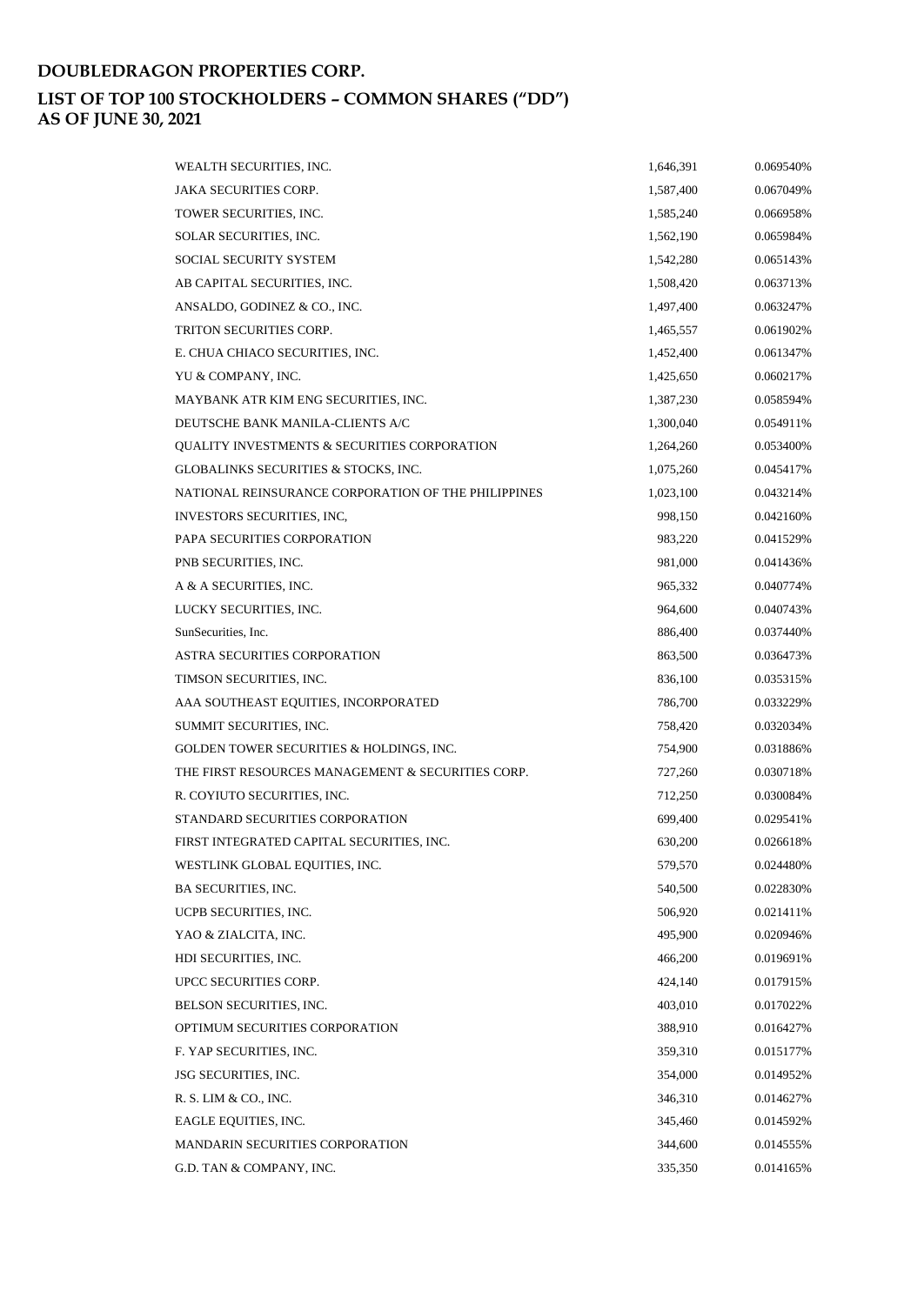| VENTURE SECURITIES, INC.                         | 329,170 | 0.013904% |
|--------------------------------------------------|---------|-----------|
| NEW WORLD SECURITIES CO., INC.                   | 306,050 | 0.012927% |
| ASIASEC EQUITIES, INC.                           | 294,200 | 0.012426% |
| BENJAMIN CO CA & CO., INC.                       | 292,800 | 0.012367% |
| PREMIUM SECURITIES, INC.                         | 276,700 | 0.011687% |
| MERIDIAN SECURITIES, INC.                        | 267,038 | 0.011279% |
| GOLDSTAR SECURITIES, INC.                        | 250,600 | 0.010585% |
| BERNAD SECURITIES, INC.                          | 250,000 | 0.010560% |
| PAN ASIA SECURITIES CORP.                        | 218,550 | 0.009231% |
| IGC SECURITIES INC.                              | 217,700 | 0.009195% |
| H. E. BENNETT SECURITIES, INC.                   | 214,760 | 0.009071% |
| DAVID GO SECURITIES CORP.                        | 214,180 | 0.009047% |
| TANSENGCO & CO., INC.                            | 213,700 | 0.009026% |
| MERCANTILE SECURITIES CORP.                      | 194,490 | 0.008215% |
| DIVERSIFIED SECURITIES, INC.                     | 190,530 | 0.008048% |
| IMPERIAL, DE GUZMAN, ABALOS & CO., INC.          | 182,400 | 0.007704% |
| GUILD SECURITIES, INC.                           | 172,420 | 0.007283% |
| CAMPOS, LANUZA & COMPANY, INC.                   | 170,250 | 0.007191% |
| ALPHA SECURITIES CORP.                           | 162,400 | 0.006859% |
| CTS GLOBAL EQUITY GROUP, INC.                    | 152,200 | 0.006429% |
| FIRST ORIENT SECURITIES, INC.                    | 147,180 | 0.006217% |
| WONG SECURITIES CORPORATION                      | 146,000 | 0.006167% |
| <b>CENTURY SECURITIES CORPORATION</b>            | 145,000 | 0.006125% |
| <b>B. H. CHUA SECURITIES CORPORATION</b>         | 144,300 | 0.006095% |
| RTG & COMPANY, INC.                              | 132,990 | 0.005617% |
| CHINA BANK SECURITIES CORPORATION                | 125,000 | 0.005280% |
| SALISBURY BKT SECURITIES CORPORATION             | 123,510 | 0.005217% |
| A. T. DE CASTRO SECURITIES CORP.                 | 107,320 | 0.004533% |
| EQUITIWORLD SECURITIES, INC.                     | 106,900 | 0.004515% |
| APEX PHILIPPINES EQUITIES CORPORATION            | 105,070 | 0.004438% |
| SUPREME STOCKBROKERS, INC                        | 104,000 | 0.004393% |
| <b>MARIAN SECURITIES, INC.</b>                   | 100,000 | 0.004224% |
| S.J. ROXAS & CO., INC.                           | 97,600  | 0.004122% |
| PLATINUM SECURITIES, INC.                        | 94,400  | 0.003987% |
| SECURITIES SPECIALISTS, INC.                     | 91,580  | 0.003868% |
| MDR SECURITIES, INC.                             | 78,000  | 0.003295% |
| DBP-DAIWA CAPITAL MARKETS PHILPPINES, INC.       | 75,000  | 0.003168% |
| LUYS SECURITIES COMPANY, INC.                    | 72,240  | 0.003051% |
| STRATEGIC EQUITIES CORP.                         | 64,300  | 0.002716% |
| LOPEZ, LOCSIN, LEDESMA & CO., INC.               | 62,240  | 0.002629% |
| INTRA-INVEST SECURITIES, INC.                    | 50,050  | 0.002114% |
| AURORA SECURITIES, INC.                          | 49,000  | 0.002070% |
| ASIA PACIFIC CAPITAL EQUITIES & SECURITIES CORP. | 45,390  | 0.001917% |
| VC SECURITIES CORPORATION                        | 38,400  | 0.001622% |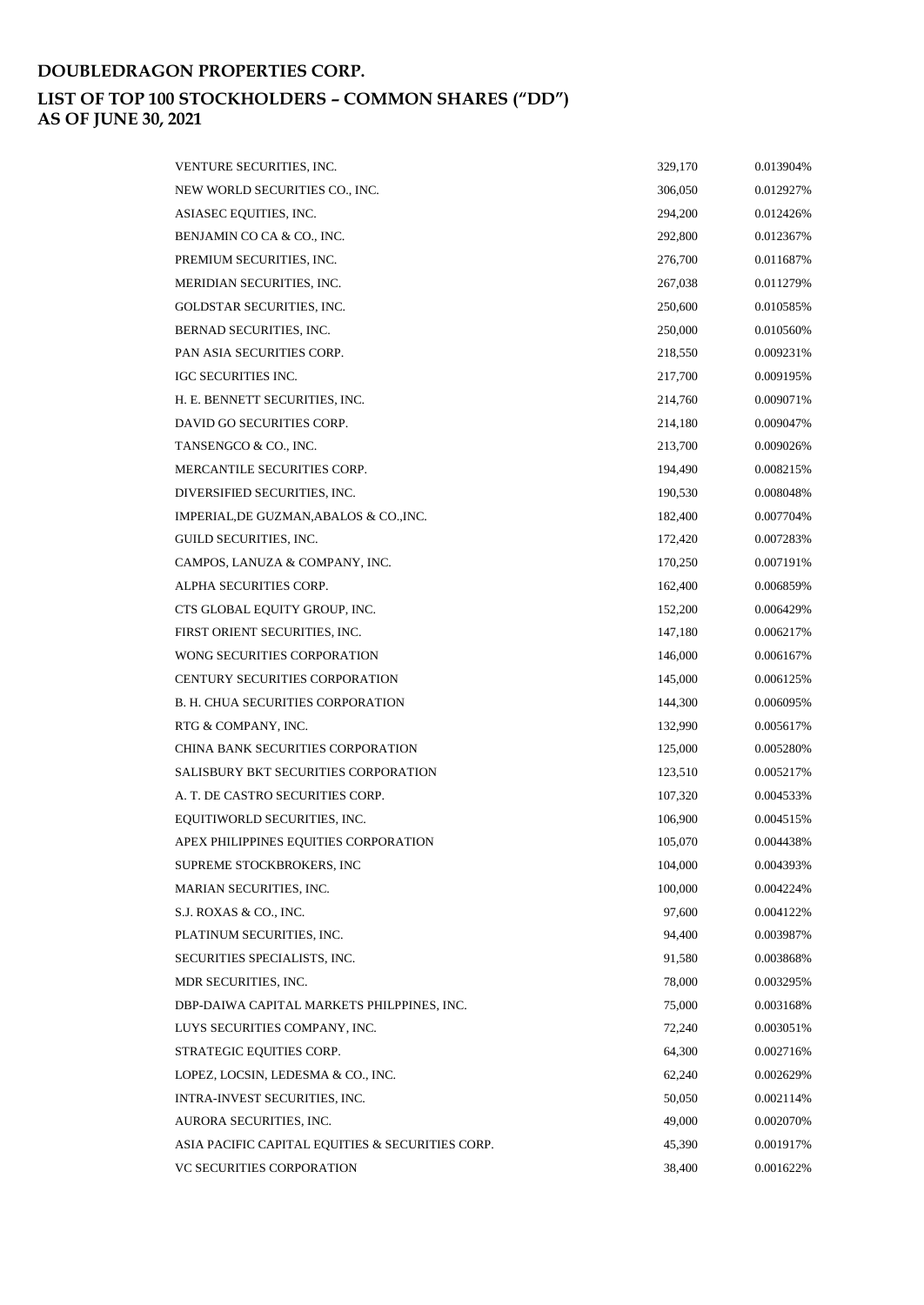| <b>CUALOPING SECURITIES CORPORATION</b>   | 37.500      | 0.001584%  |
|-------------------------------------------|-------------|------------|
| I. B. GIMENEZ SECURITIES, INC.            | 37,180      | 0.001570%  |
| CHINA BANKING CORPORATION - TRUST GROUP   | 35,000      | 0.001478%  |
| VALUE QUEST SECURITIES CORPORATION        | 33,000      | 0.001394%  |
| TRANS-ASIA SECURITIES, INC.               | 30,000      | 0.001267%  |
| FIDELITY SECURITIES, INC.                 | 25,000      | 0.001056%  |
| <b>MBTC - TRUST BANKING GROUP</b>         | 22,900      | 0.000967%  |
| J.M. BARCELON & CO., INC.                 | 20,100      | 0.000849%  |
| LITONJUA SECURITIES, INC.                 | 20,000      | 0.000845%  |
| SINCERE SECURITIES CORPORATION            | 16,300      | 0.000688%  |
| SARANGANI SECURITIES, INC.                | 13,100      | 0.000553%  |
| ARMSTRONG SECURITIES, INC.                | 8,000       | 0.000338%  |
| MOUNT PEAK SECURITIES, INC.               | 7,470       | 0.000316%  |
| R & L INVESTMENTS, INC.                   | 7,300       | 0.000308%  |
| <b>EAST WEST CAPITAL CORPORATION</b>      | 5,000       | 0.000211%  |
| COHERCO SECURITIES, INC.                  | 2,400       | 0.000101%  |
| <b>ALAKOR SECURITIES CORPORATION</b>      | 2,000       | 0.000084%  |
| DW CAPITAL INC.                           | 2,000       | 0.000084%  |
| LARRGO SECURITIES CO., INC.               | 1,100       | 0.000046%  |
| VICSAL SECURITIES & STOCK BROKERAGE, INC. | 600         | 0.000025%  |
| REGIS PARTNERS, INC.                      | 61          | 0.000003%  |
| CLSA PHILIPPINES, INC.                    | 30          | 0.000001%  |
| <b>Total</b>                              | 717,890,041 | 30.322339% |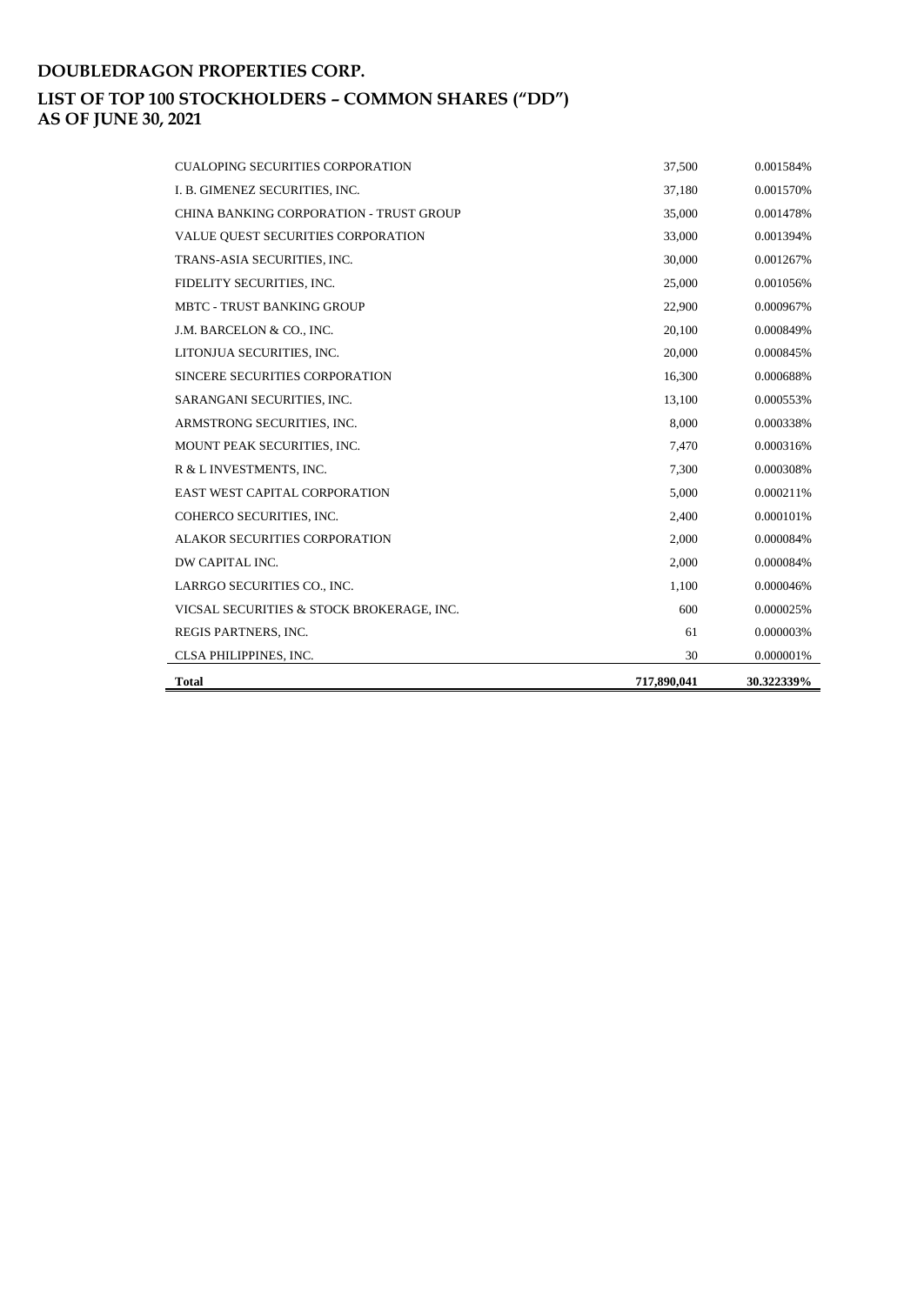# **DOUBLEDRAGON PROPERTIES CORP. LIST OF TOP 100 STOCKHOLDERS – PREFERRED SHARES ("DDPR") AS OF JUNE 30, 2021**

| 96.914560%<br>PCD NOMINEE CORP - FILIPINO<br>$\mathbf{1}$<br>96,914,560<br>PCD NOMINEE CORP - NON-FILIPINO<br>1.012820%<br>1,012,820<br>$\overline{2}$<br>550,000<br>0.550000%<br>3<br>NG, ANDREW JONATHAN L.<br>KNIGHTS OF COLUMBUS FRATERNAL<br>ASSOCIATION OF THE PHILS., INC.<br>0.426900%<br>426,900<br>4<br>MERALCO EMPLOYEES SAVINGS AND<br>LOAN ASSOCIATION, INC.<br>250,000<br>0.250000%<br>5<br>KNIGHTS OF COLUMBUS FRATERNAL<br>ASSOCIATION OF THE PHILS INC<br>68,700<br>0.068700%<br>6<br>TAN, JUDY O.<br>55,500<br>0.055500%<br>7<br>JOSEFINA GUTIERREZ CASTILLO OR<br>CYNTHIA GUTIERREZ CASTILLO<br>55,000<br>0.055000%<br>8<br>BEN TIUK SY OR JUDY YU SY<br>0.050000%<br>9<br>50,000<br>BARCELONA, JOHN P.<br>0.037500%<br>37,500<br>10<br>FOUNDATION FOR RESOURCE LINKAGE<br>AND DEVELOPMENT INC.<br>11<br>35,000<br>0.035000%<br>PARDINAS, ERNESTO LIM<br>12<br>32,700<br>0.032700%<br>REPUBLIC GLASS HOLDINGS CORP.<br>0.025100%<br>13<br>25,100<br>SOTA PHILIPPINES, INC.<br>25,000<br>0.025000%<br>14<br>WILLIAM O. DIZON OR SUSAN A. DIZON<br>25,000<br>0.025000%<br>15<br>CHIONG PING G. CHING AND/OR<br>MARIA GRACIA J. TAN<br>25,000<br>0.025000%<br>16<br>CHING BUN TENG TIU AND/OR CHING<br>CHIONG PING GO OR ONGKING<br><b>GIOVANNA JOY TAN</b><br>25,000<br>0.025000%<br>17<br>AGUINALDO A. ANDRADA OR MIRA<br><b>GRACE Q. ANDRADA</b><br>18<br>21,600<br>0.021600%<br>CHANDRU TOLARAM BUDHRANI OR<br>AVINASH CHANDRU BUDHRANI<br>0.021000%<br>19<br>21,000<br>ALEJANDRO, REYNALDO G.<br>20<br>20,000<br>0.020000%<br>ONE POINT CONTACT, INC.<br>21<br>20,000<br>0.020000%<br>ROMEO M. LAGLAGARON OR LEA<br>CARINA C. LAGLAGARON<br>17,500<br>0.017500%<br>22 | Rank | Name | No. of Shares | Percentage |
|--------------------------------------------------------------------------------------------------------------------------------------------------------------------------------------------------------------------------------------------------------------------------------------------------------------------------------------------------------------------------------------------------------------------------------------------------------------------------------------------------------------------------------------------------------------------------------------------------------------------------------------------------------------------------------------------------------------------------------------------------------------------------------------------------------------------------------------------------------------------------------------------------------------------------------------------------------------------------------------------------------------------------------------------------------------------------------------------------------------------------------------------------------------------------------------------------------------------------------------------------------------------------------------------------------------------------------------------------------------------------------------------------------------------------------------------------------------------------------------------------------------------------------------------------------------------------------------------------------------------------------------------------------------------------------------------|------|------|---------------|------------|
|                                                                                                                                                                                                                                                                                                                                                                                                                                                                                                                                                                                                                                                                                                                                                                                                                                                                                                                                                                                                                                                                                                                                                                                                                                                                                                                                                                                                                                                                                                                                                                                                                                                                                            |      |      |               |            |
|                                                                                                                                                                                                                                                                                                                                                                                                                                                                                                                                                                                                                                                                                                                                                                                                                                                                                                                                                                                                                                                                                                                                                                                                                                                                                                                                                                                                                                                                                                                                                                                                                                                                                            |      |      |               |            |
|                                                                                                                                                                                                                                                                                                                                                                                                                                                                                                                                                                                                                                                                                                                                                                                                                                                                                                                                                                                                                                                                                                                                                                                                                                                                                                                                                                                                                                                                                                                                                                                                                                                                                            |      |      |               |            |
|                                                                                                                                                                                                                                                                                                                                                                                                                                                                                                                                                                                                                                                                                                                                                                                                                                                                                                                                                                                                                                                                                                                                                                                                                                                                                                                                                                                                                                                                                                                                                                                                                                                                                            |      |      |               |            |
|                                                                                                                                                                                                                                                                                                                                                                                                                                                                                                                                                                                                                                                                                                                                                                                                                                                                                                                                                                                                                                                                                                                                                                                                                                                                                                                                                                                                                                                                                                                                                                                                                                                                                            |      |      |               |            |
|                                                                                                                                                                                                                                                                                                                                                                                                                                                                                                                                                                                                                                                                                                                                                                                                                                                                                                                                                                                                                                                                                                                                                                                                                                                                                                                                                                                                                                                                                                                                                                                                                                                                                            |      |      |               |            |
|                                                                                                                                                                                                                                                                                                                                                                                                                                                                                                                                                                                                                                                                                                                                                                                                                                                                                                                                                                                                                                                                                                                                                                                                                                                                                                                                                                                                                                                                                                                                                                                                                                                                                            |      |      |               |            |
|                                                                                                                                                                                                                                                                                                                                                                                                                                                                                                                                                                                                                                                                                                                                                                                                                                                                                                                                                                                                                                                                                                                                                                                                                                                                                                                                                                                                                                                                                                                                                                                                                                                                                            |      |      |               |            |
|                                                                                                                                                                                                                                                                                                                                                                                                                                                                                                                                                                                                                                                                                                                                                                                                                                                                                                                                                                                                                                                                                                                                                                                                                                                                                                                                                                                                                                                                                                                                                                                                                                                                                            |      |      |               |            |
|                                                                                                                                                                                                                                                                                                                                                                                                                                                                                                                                                                                                                                                                                                                                                                                                                                                                                                                                                                                                                                                                                                                                                                                                                                                                                                                                                                                                                                                                                                                                                                                                                                                                                            |      |      |               |            |
|                                                                                                                                                                                                                                                                                                                                                                                                                                                                                                                                                                                                                                                                                                                                                                                                                                                                                                                                                                                                                                                                                                                                                                                                                                                                                                                                                                                                                                                                                                                                                                                                                                                                                            |      |      |               |            |
|                                                                                                                                                                                                                                                                                                                                                                                                                                                                                                                                                                                                                                                                                                                                                                                                                                                                                                                                                                                                                                                                                                                                                                                                                                                                                                                                                                                                                                                                                                                                                                                                                                                                                            |      |      |               |            |
|                                                                                                                                                                                                                                                                                                                                                                                                                                                                                                                                                                                                                                                                                                                                                                                                                                                                                                                                                                                                                                                                                                                                                                                                                                                                                                                                                                                                                                                                                                                                                                                                                                                                                            |      |      |               |            |
|                                                                                                                                                                                                                                                                                                                                                                                                                                                                                                                                                                                                                                                                                                                                                                                                                                                                                                                                                                                                                                                                                                                                                                                                                                                                                                                                                                                                                                                                                                                                                                                                                                                                                            |      |      |               |            |
|                                                                                                                                                                                                                                                                                                                                                                                                                                                                                                                                                                                                                                                                                                                                                                                                                                                                                                                                                                                                                                                                                                                                                                                                                                                                                                                                                                                                                                                                                                                                                                                                                                                                                            |      |      |               |            |
|                                                                                                                                                                                                                                                                                                                                                                                                                                                                                                                                                                                                                                                                                                                                                                                                                                                                                                                                                                                                                                                                                                                                                                                                                                                                                                                                                                                                                                                                                                                                                                                                                                                                                            |      |      |               |            |
|                                                                                                                                                                                                                                                                                                                                                                                                                                                                                                                                                                                                                                                                                                                                                                                                                                                                                                                                                                                                                                                                                                                                                                                                                                                                                                                                                                                                                                                                                                                                                                                                                                                                                            |      |      |               |            |
|                                                                                                                                                                                                                                                                                                                                                                                                                                                                                                                                                                                                                                                                                                                                                                                                                                                                                                                                                                                                                                                                                                                                                                                                                                                                                                                                                                                                                                                                                                                                                                                                                                                                                            |      |      |               |            |
|                                                                                                                                                                                                                                                                                                                                                                                                                                                                                                                                                                                                                                                                                                                                                                                                                                                                                                                                                                                                                                                                                                                                                                                                                                                                                                                                                                                                                                                                                                                                                                                                                                                                                            |      |      |               |            |
|                                                                                                                                                                                                                                                                                                                                                                                                                                                                                                                                                                                                                                                                                                                                                                                                                                                                                                                                                                                                                                                                                                                                                                                                                                                                                                                                                                                                                                                                                                                                                                                                                                                                                            |      |      |               |            |
|                                                                                                                                                                                                                                                                                                                                                                                                                                                                                                                                                                                                                                                                                                                                                                                                                                                                                                                                                                                                                                                                                                                                                                                                                                                                                                                                                                                                                                                                                                                                                                                                                                                                                            |      |      |               |            |
|                                                                                                                                                                                                                                                                                                                                                                                                                                                                                                                                                                                                                                                                                                                                                                                                                                                                                                                                                                                                                                                                                                                                                                                                                                                                                                                                                                                                                                                                                                                                                                                                                                                                                            |      |      |               |            |
|                                                                                                                                                                                                                                                                                                                                                                                                                                                                                                                                                                                                                                                                                                                                                                                                                                                                                                                                                                                                                                                                                                                                                                                                                                                                                                                                                                                                                                                                                                                                                                                                                                                                                            |      |      |               |            |
|                                                                                                                                                                                                                                                                                                                                                                                                                                                                                                                                                                                                                                                                                                                                                                                                                                                                                                                                                                                                                                                                                                                                                                                                                                                                                                                                                                                                                                                                                                                                                                                                                                                                                            |      |      |               |            |
|                                                                                                                                                                                                                                                                                                                                                                                                                                                                                                                                                                                                                                                                                                                                                                                                                                                                                                                                                                                                                                                                                                                                                                                                                                                                                                                                                                                                                                                                                                                                                                                                                                                                                            |      |      |               |            |
|                                                                                                                                                                                                                                                                                                                                                                                                                                                                                                                                                                                                                                                                                                                                                                                                                                                                                                                                                                                                                                                                                                                                                                                                                                                                                                                                                                                                                                                                                                                                                                                                                                                                                            |      |      |               |            |
|                                                                                                                                                                                                                                                                                                                                                                                                                                                                                                                                                                                                                                                                                                                                                                                                                                                                                                                                                                                                                                                                                                                                                                                                                                                                                                                                                                                                                                                                                                                                                                                                                                                                                            |      |      |               |            |
|                                                                                                                                                                                                                                                                                                                                                                                                                                                                                                                                                                                                                                                                                                                                                                                                                                                                                                                                                                                                                                                                                                                                                                                                                                                                                                                                                                                                                                                                                                                                                                                                                                                                                            |      |      |               |            |
|                                                                                                                                                                                                                                                                                                                                                                                                                                                                                                                                                                                                                                                                                                                                                                                                                                                                                                                                                                                                                                                                                                                                                                                                                                                                                                                                                                                                                                                                                                                                                                                                                                                                                            |      |      |               |            |
|                                                                                                                                                                                                                                                                                                                                                                                                                                                                                                                                                                                                                                                                                                                                                                                                                                                                                                                                                                                                                                                                                                                                                                                                                                                                                                                                                                                                                                                                                                                                                                                                                                                                                            |      |      |               |            |
|                                                                                                                                                                                                                                                                                                                                                                                                                                                                                                                                                                                                                                                                                                                                                                                                                                                                                                                                                                                                                                                                                                                                                                                                                                                                                                                                                                                                                                                                                                                                                                                                                                                                                            |      |      |               |            |
|                                                                                                                                                                                                                                                                                                                                                                                                                                                                                                                                                                                                                                                                                                                                                                                                                                                                                                                                                                                                                                                                                                                                                                                                                                                                                                                                                                                                                                                                                                                                                                                                                                                                                            |      |      |               |            |
| 23<br>JARDIOLIN, JUSTINA MARIA G.<br>12,500<br>0.012500%                                                                                                                                                                                                                                                                                                                                                                                                                                                                                                                                                                                                                                                                                                                                                                                                                                                                                                                                                                                                                                                                                                                                                                                                                                                                                                                                                                                                                                                                                                                                                                                                                                   |      |      |               |            |
| VIC IMPERIAL APPLIANCE                                                                                                                                                                                                                                                                                                                                                                                                                                                                                                                                                                                                                                                                                                                                                                                                                                                                                                                                                                                                                                                                                                                                                                                                                                                                                                                                                                                                                                                                                                                                                                                                                                                                     |      |      |               |            |
| <b>CORPORATION</b><br>12,500<br>0.012500%<br>24                                                                                                                                                                                                                                                                                                                                                                                                                                                                                                                                                                                                                                                                                                                                                                                                                                                                                                                                                                                                                                                                                                                                                                                                                                                                                                                                                                                                                                                                                                                                                                                                                                            |      |      |               |            |
| 25<br>BARCELONA, TYEVA N.<br>12,500<br>0.012500%                                                                                                                                                                                                                                                                                                                                                                                                                                                                                                                                                                                                                                                                                                                                                                                                                                                                                                                                                                                                                                                                                                                                                                                                                                                                                                                                                                                                                                                                                                                                                                                                                                           |      |      |               |            |
| <b>GWYNNE HILERY YU OR BRIXCY SHANE</b>                                                                                                                                                                                                                                                                                                                                                                                                                                                                                                                                                                                                                                                                                                                                                                                                                                                                                                                                                                                                                                                                                                                                                                                                                                                                                                                                                                                                                                                                                                                                                                                                                                                    |      |      |               |            |
| YU<br>12,500<br>0.012500%<br>26                                                                                                                                                                                                                                                                                                                                                                                                                                                                                                                                                                                                                                                                                                                                                                                                                                                                                                                                                                                                                                                                                                                                                                                                                                                                                                                                                                                                                                                                                                                                                                                                                                                            |      |      |               |            |
| 10,000<br>0.010000%<br>27<br>G.D. Tan $& Co., Inc.$                                                                                                                                                                                                                                                                                                                                                                                                                                                                                                                                                                                                                                                                                                                                                                                                                                                                                                                                                                                                                                                                                                                                                                                                                                                                                                                                                                                                                                                                                                                                                                                                                                        |      |      |               |            |
| CO, SALLY C. &/OR VICENTE L.<br>10,000<br>0.010000%<br>28                                                                                                                                                                                                                                                                                                                                                                                                                                                                                                                                                                                                                                                                                                                                                                                                                                                                                                                                                                                                                                                                                                                                                                                                                                                                                                                                                                                                                                                                                                                                                                                                                                  |      |      |               |            |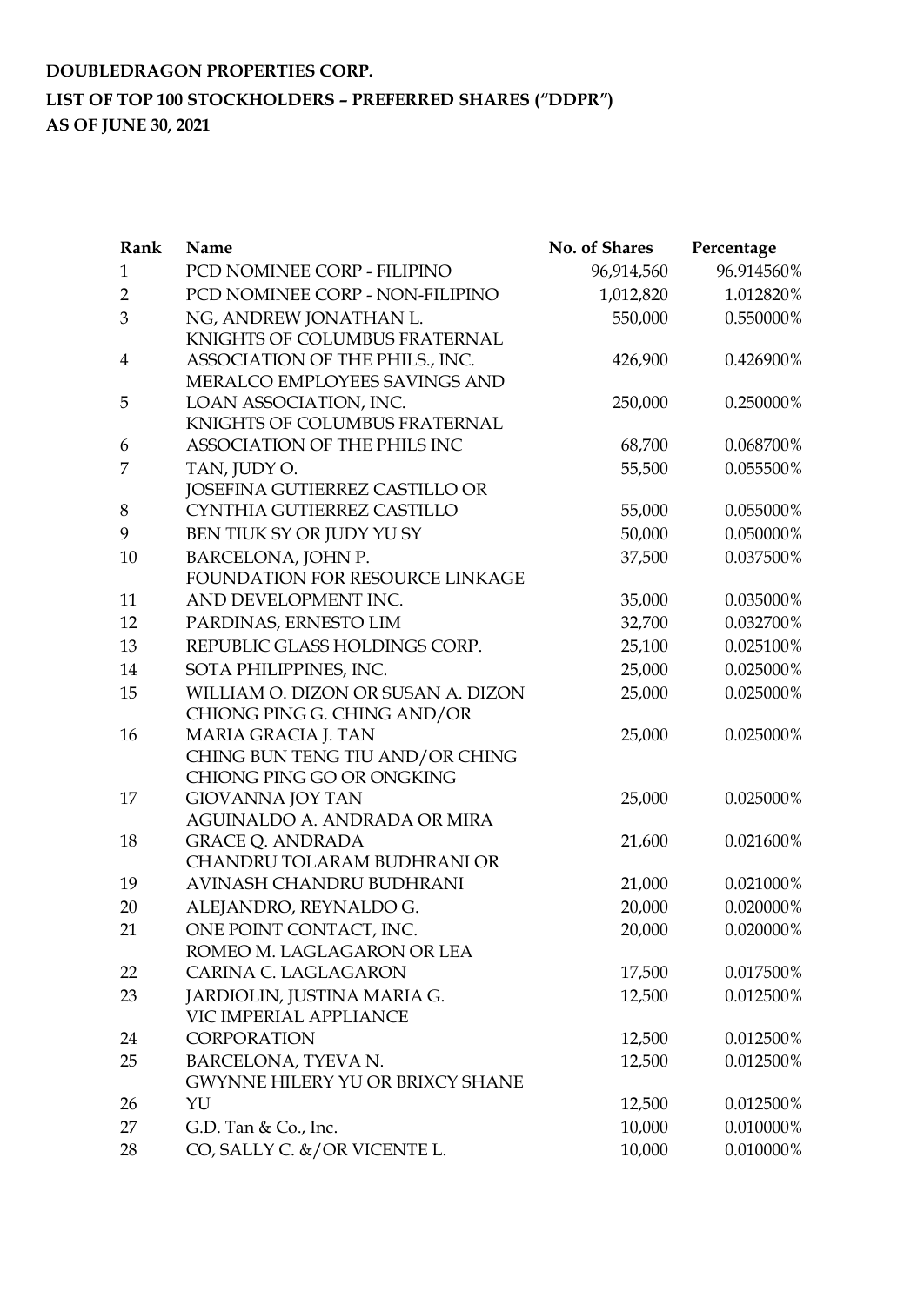# **LIST OF TOP 100 STOCKHOLDERS – PREFERRED SHARES ("DDPR") AS OF JUNE 30, 2021**

|    | <b>JUDY Y.CHUA OR GISELLE Y. CHUA OR</b>                |        |           |
|----|---------------------------------------------------------|--------|-----------|
| 29 | <b>GAY MARIE Y. CHUA</b>                                | 10,000 | 0.010000% |
| 30 | CRUZ, EOMILA P.                                         | 10,000 | 0.010000% |
| 31 | RUBIO, CESAR A.                                         | 10,000 | 0.010000% |
|    | EUFRACIO EDMUND M. BORINAGA OR                          |        |           |
| 32 | MA. JOCELYN R. BORINAGA                                 | 10,000 | 0.010000% |
| 33 | RIZARRI, EVELIO S.                                      | 10,000 | 0.010000% |
| 34 | DIONISIO, CAROLINA N.                                   | 10,000 | 0.010000% |
|    | MARY AGNES CERVANTES IBUAN AND                          |        |           |
| 35 | <b>JESUSA FLORES CERVANTES</b>                          | 7,500  | 0.007500% |
| 36 | YAP, SUSAN T.                                           | 6,200  | 0.006200% |
| 37 | ESTAVILLO, KARLO MARCO PUNZALAN                         | 5,500  | 0.005500% |
| 38 | YAP, JANE T.                                            | 5,300  | 0.005300% |
|    | LOURDES H. RINOZA OR NOEL H.                            |        |           |
| 39 | <b>RINOZA</b>                                           | 5,100  | 0.005100% |
|    | EDWARD CO UY OR CORAZON DE LOS                          |        |           |
|    | SANTOS UY OR EARL CHRISTIAN DE LOS                      |        |           |
| 40 | <b>SANTOS UY</b>                                        | 5,000  | 0.005000% |
|    | EDWARD CO UY OR CORAZON DE LOS                          |        |           |
|    | SANTOS UY OR DUKE STEFAN DE LOS                         |        |           |
| 41 | <b>SANTOS UY</b>                                        | 5,000  | 0.005000% |
| 42 | PARDINAS, LOURDES DOLLY LIM                             | 5,000  | 0.005000% |
| 43 | CENA, NELSON T.                                         | 5,000  | 0.005000% |
| 44 | BANDALA, MARGARITA T.                                   | 5,000  | 0.005000% |
| 45 | GONZALES, AGNES EMELDA SULLA                            | 5,000  | 0.005000% |
| 46 | FONG, LILY M.                                           | 5,000  | 0.005000% |
|    | <b>JIMWEL CERVANTES CAPILLO OR</b>                      |        |           |
| 47 | <b>EULYN BATUIGAS CAPILLO</b>                           | 5,000  | 0.005000% |
| 48 | STEPHEN T. YAP OR JANE T. YAP                           | 4,400  | 0.004400% |
|    | JANE TAN YAP OR NELSON YAOTING                          |        |           |
| 49 | YAP<br>ORCHID P. QUISIO OR EDUARDO M.                   | 4,400  | 0.004400% |
| 50 | QUISIO                                                  | 4,300  | 0.004300% |
| 51 | SUZANNE L. TAN OR WILLIAM G. TAN                        | 4,200  | 0.004200% |
| 52 | ERNESTO KIONG LIM OR FLORA GO LIM                       | 3,000  | 0.003000% |
| 53 | LIM, IRIS VERONICA GO                                   | 3,000  | 0.003000% |
| 54 | ROBERTO F. LEMI OR CORAZON M. LEMI                      |        |           |
|    |                                                         | 2,600  | 0.002600% |
| 55 | REAL, HERMOSILIA M.<br>MARIA FE D. VELASCO OR ALEXANDER | 2,600  | 0.002600% |
| 56 | D. VELASCO                                              | 2,600  | 0.002600% |
|    | ERLINDA S. CAPARAS OR MARIA                             |        |           |
| 57 | RACHELLE C. PINEDA                                      | 2,600  | 0.002600% |
| 58 | JOVEN, ESTRELITA U.                                     | 2,500  | 0.002500% |
| 59 | SY, MARVIN C.                                           | 2,500  | 0.002500% |
| 60 | MORENO, MANUEL M.                                       | 2,500  | 0.002500% |
| 61 | JOVEN, ERNESTO GENARO A.                                | 2,500  | 0.002500% |
|    |                                                         |        |           |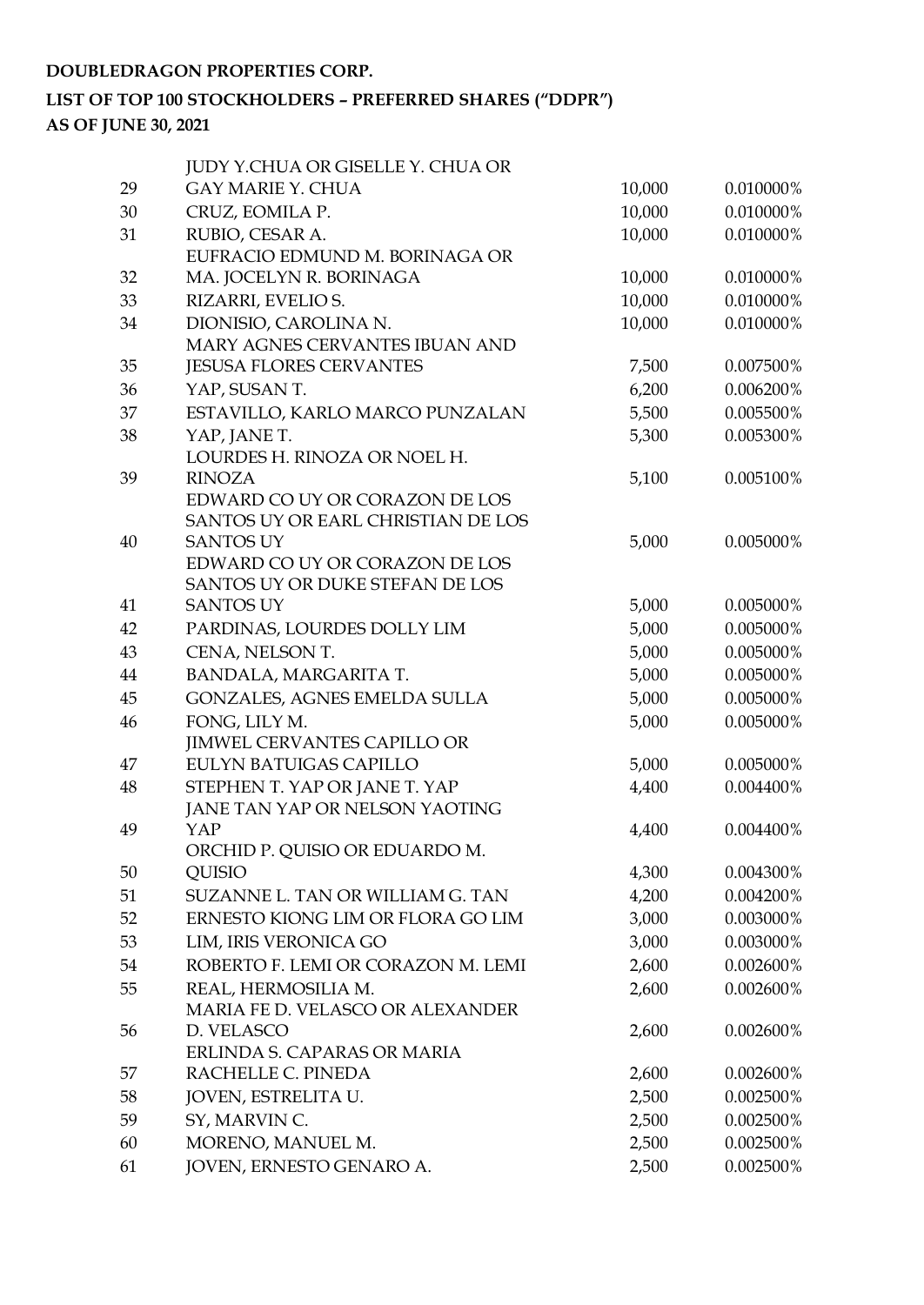# **LIST OF TOP 100 STOCKHOLDERS – PREFERRED SHARES ("DDPR")**

**AS OF JUNE 30, 2021**

|    | TOTAL ISSUED AND OUTSTANDING SHARES          | 100,000,000 | 100.000000% |
|----|----------------------------------------------|-------------|-------------|
| 91 | VICTOR G. CO OR KIAN CHAY CO                 | 20          | 0.000020%   |
| 90 | EVELYN A. CORTES OR JASON O. CORTES          | 500         | 0.000500%   |
| 89 | ALVAREZ, HAZEL B.                            | 500         | 0.000500%   |
| 88 | ONG, JUDY Y.                                 | 500         | 0.000500%   |
| 87 | YAP, NELSON YAOTING                          | 500         | 0.000500%   |
| 86 | RHODA W. DY OR KARL T. DY                    | 800         | 0.000800%   |
| 85 | L. PINEDA                                    | 900         | 0.000900%   |
|    | DANILO F. LOPEZ OR JOSEPH BENJAMIN           |             |             |
| 84 | ANN YU MALLEN                                | 1,000       | 0.001000%   |
|    | ANDREW IBANEZ MALLEN OR LESLIE               |             |             |
| 83 | ALDAY, MIGNONETTE C.                         | 1,000       | 0.001000%   |
| 82 | <b>CELESTIAL</b>                             | 1,000       | 0.001000%   |
|    | DENNIS O. CELESTIAL OR LORILIE P.            |             |             |
| 81 | CASTRO, ANA LIZA C.                          | 1,000       | 0.001000%   |
| 80 | VILLANUEVA, MYRNA P.                         | 1,000       | 0.001000%   |
| 79 | VILLANUEVA, MYRA P.                          | 1,000       | 0.001000%   |
| 78 | BAYSA, DONATO C.                             | 1,200       | 0.001200%   |
| 77 | FLORMATA, RODRIGO MIRANDA                    | 1,300       | 0.001300%   |
| 76 | GILDORE JR., GILMORE P.                      | 1,300       | 0.001300%   |
| 75 | VILLANUEVA, CECILIA D.                       | 1,300       | 0.001300%   |
| 74 | LEOPOLDO FRANCISCO SULPICO JR                | 1,500       | 0.001500%   |
| 73 | <b>FLORES</b>                                | 1,600       | 0.001600%   |
|    | CHONA C. FLORES OR WALDO Q.                  |             |             |
| 72 | <b>JENNIFER NG SIAO CHU</b>                  | 2,000       | 0.002000%   |
| 71 | JOYCE ELIZABETH NG SIAO CHU                  | 2,000       | 0.002000%   |
| 70 | <b>AMADOR</b>                                | 2,000       | 0.002000%   |
|    | MERCY MARIE JACQUELINE LAPEZ                 |             |             |
| 69 | LIM, DAISY C.                                | 2,000       | 0.002000%   |
| 68 | TAN, LAIPOM.                                 | 2,000       | 0.002000%   |
| 67 | <b>BARROGA, FELIPE S.</b>                    | 2,400       | 0.002400%   |
| 66 | MARITESS S. MACABUHAY                        | 2,500       | 0.002500%   |
| 65 | ANGELO G. MACABUHAY &/OR                     | 2,500       | 0.002500%   |
| 64 | SIOCO, JASON JAMES CO<br>TECSON, CELIA DIZON | 2,500       | 0.002500%   |
| 63 | SIOCO, LOUIE ALBERT CO                       | 2,500       | 0.002500%   |
|    |                                              |             |             |
| 62 | SIOCO, RONALD ERIC C.                        | 2,500       | 0.002500%   |

| PCD BENEFICIAL OWNER REPORT                                                     | No. of Shares | Percentage |
|---------------------------------------------------------------------------------|---------------|------------|
| Participant's Name                                                              |               |            |
| <b>BDO SECURITIES CORPORATION</b><br>RCBC TRUST & INVESTMENT DIVISION - VARIOUS | 19,776,110    | 19.776110% |
| <b>TAXABLE ACCTS</b>                                                            | 15,930,860    | 15.930860% |
| <b>BPI SECURITIES CORPORATION</b>                                               | 13,068,373    | 13.068373% |
| MBTC - TRUST BANKING GROUP                                                      | 5,993,200     | 5.993200%  |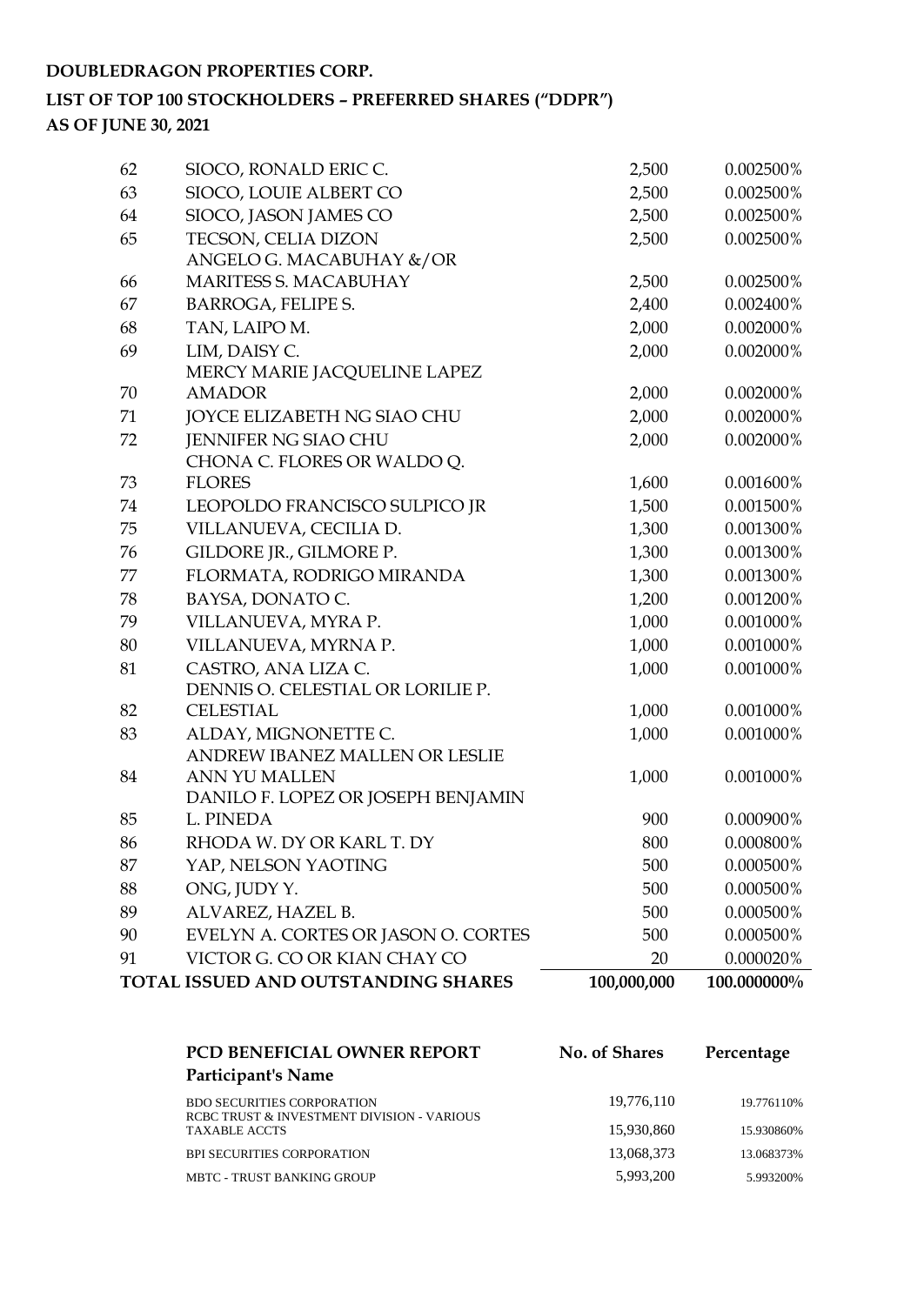# **DOUBLEDRAGON PROPERTIES CORP. LIST OF TOP 100 STOCKHOLDERS – PREFERRED SHARES ("DDPR") AS OF JUNE 30, 2021**

| PNB TRUST BANKING GROUP                                           | 5,786,990 | 5.786990% |
|-------------------------------------------------------------------|-----------|-----------|
| CITIBANK N.A.                                                     | 4,717,534 | 4.717534% |
| <b>BANCO DE ORO - TRUST BANKING GROUP</b>                         | 4,229,070 | 4.229070% |
| RCBC TRUST & INVESTMENT DIVISION                                  | 3,748,960 | 3.748960% |
| RCBC SECURITIES, INC.                                             | 2,954,080 | 2.954080% |
| SB EQUITIES, INC.                                                 | 1,826,360 | 1.826360% |
| <b>BANK OF COMMERCE - TRUST SERVICES GROUP</b>                    | 1,534,500 | 1.534500% |
| UNICAPITAL SECURITIES INC.                                        | 1,480,230 | 1.480230% |
| R. NUBLA SECURITIES, INC.                                         | 1,333,830 | 1.333830% |
| <b>ASTRA SECURITIES CORPORATION</b>                               | 1,003,900 | 1.003900% |
| COL Financial Group, Inc.                                         | 936,244   | 0.936244% |
| STERLING BANK OF ASIA TRUST GROUP                                 | 891,710   | 0.891710% |
| FIRST METRO SECURITIES BROKERAGE CORP.                            | 776,219   | 0.776219% |
| UCPB SECURITIES, INC.                                             | 709,710   | 0.709710% |
| QUALITY INVESTMENTS & SECURITIES CORPORATION                      | 663,350   | 0.663350% |
| PHILSTOCKS FINANCIAL INC                                          | 595,310   | 0.595310% |
| <b>ABACUS SECURITIES CORPORATION</b>                              | 589,640   | 0.589640% |
| MAYBANK ATR KIM ENG SECURITIES, INC.                              | 550,940   | 0.550940% |
| NATIONAL REINSURANCE CORPORATION OF THE<br>PHILIPPINES            | 500,000   | 0.500000% |
| AB CAPITAL SECURITIES, INC.                                       | 498,390   | 0.498390% |
| UNITED COCONUT PLANTERS BANK-TRUST BANKING                        | 485,100   | 0.485100% |
| AAA SOUTHEAST EQUITIES, INCORPORATED                              | 437,030   | 0.437030% |
| PNB SECURITIES, INC.                                              | 406,760   | 0.406760% |
| SOLAR SECURITIES, INC.                                            | 395,090   | 0.395090% |
| WEALTH SECURITIES, INC.                                           | 375,600   | 0.375600% |
| PAPA SECURITIES CORPORATION                                       | 349,600   | 0.349600% |
| UPCC SECURITIES CORP.                                             | 270,200   | 0.270200% |
| UNITED COCONUT PLANTERS LIFE ASSURANCE<br><b>CORPORATION</b>      | 262,700   | 0.262700% |
| YAO & ZIALCITA, INC.                                              | 244,400   | 0.244400% |
| R. S. LIM & CO., INC.                                             | 223,870   | 0.223870% |
| LOPEZ, LOCSIN, LEDESMA & CO., INC.                                | 177,290   | 0.177290% |
| AB CAPITAL & INVESTMENT CORP. - TRUST &<br><b>INVESTMENT DIV.</b> | 173,400   | 0.173400% |
| AP SECURITIES INCORPORATED                                        | 170,720   | 0.170720% |
| E. CHUA CHIACO SECURITIES, INC.                                   | 162,060   | 0.162060% |
| CHINA BANK SECURITIES CORPORATION                                 | 160,440   | 0.160440% |
| GUILD SECURITIES, INC.                                            | 152,200   | 0.152200% |
| <b>JSG SECURITIES, INC.</b>                                       | 147,400   | 0.147400% |
| COHERCO SECURITIES, INC.                                          | 143,500   | 0.143500% |
| G.D. TAN & COMPANY, INC.                                          | 136,000   | 0.136000% |
| SUMMIT SECURITIES, INC.                                           | 132,850   | 0.132850% |
| TOWER SECURITIES, INC.                                            | 131,500   | 0.131500% |
| EASTERN SECURITIES DEVELOPMENT CORPORATION                        | 124,900   | 0.124900% |
| BELSON SECURITIES, INC.                                           | 121,470   | 0.121470% |
|                                                                   |           |           |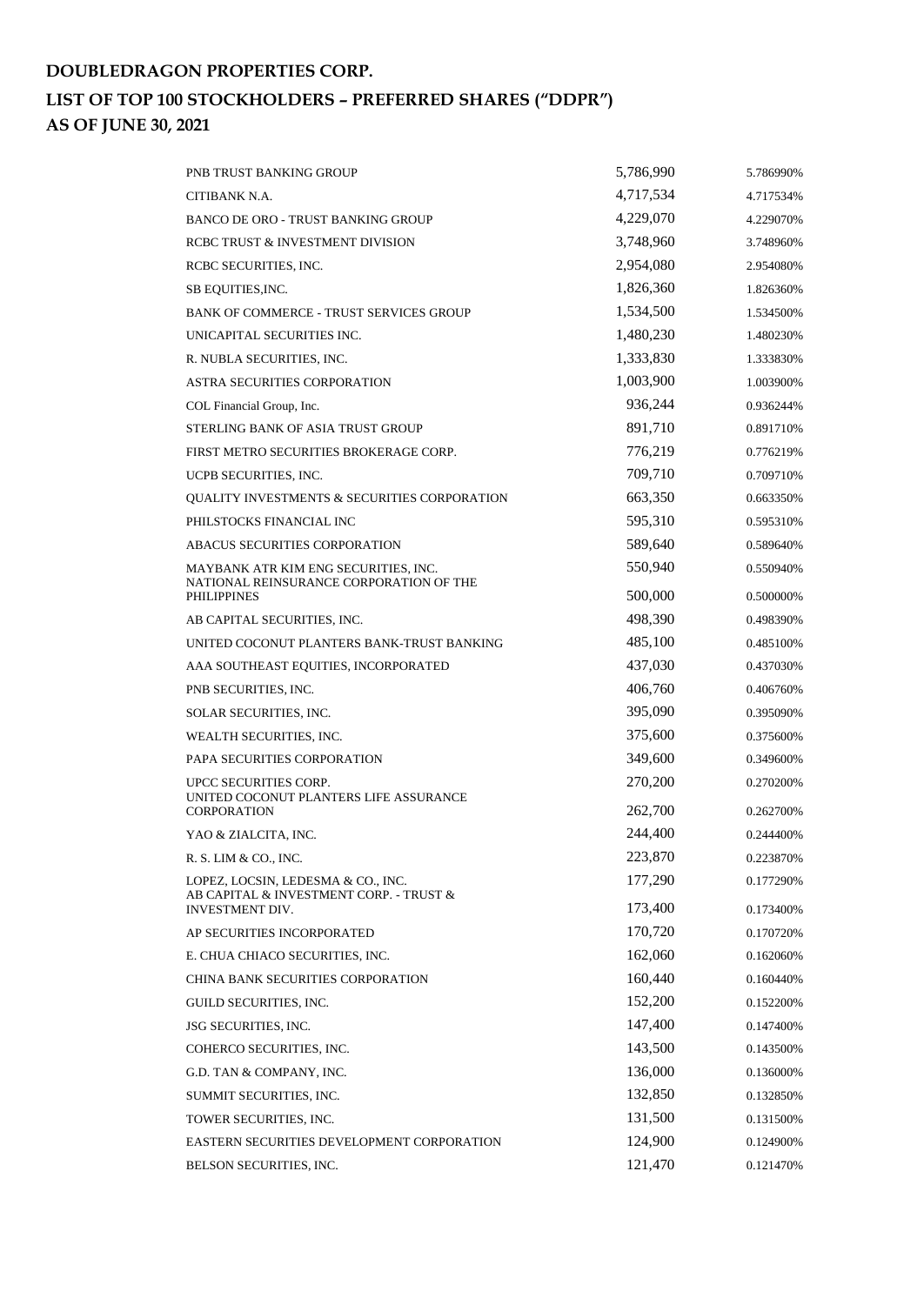# **DOUBLEDRAGON PROPERTIES CORP. LIST OF TOP 100 STOCKHOLDERS – PREFERRED SHARES ("DDPR") AS OF JUNE 30, 2021**

| FIRST ORIENT SECURITIES, INC.                    | 119,500 | 0.119500% |
|--------------------------------------------------|---------|-----------|
| LUYS SECURITIES COMPANY, INC.                    | 116,400 | 0.116400% |
| TRITON SECURITIES CORP.                          | 105,000 | 0.105000% |
| IMPERIAL, DE GUZMAN, ABALOS & CO., INC.          | 101,140 | 0.101140% |
| MALAYAN INSURANCE COMPANY, INC.                  | 100,000 | 0.100000% |
| H. E. BENNETT SECURITIES, INC.                   | 94,100  | 0.094100% |
| MERIDIAN SECURITIES, INC.                        | 92,860  | 0.092860% |
| R. COYIUTO SECURITIES, INC.                      | 89,700  | 0.089700% |
| S.J. ROXAS & CO., INC.                           | 85,800  | 0.085800% |
| UCPB GENERAL INSURANCE CO., INC.                 | 82,300  | 0.082300% |
| EVERGREEN STOCK BROKERAGE & SEC., INC.           | 81,910  | 0.081910% |
| STANDARD SECURITIES CORPORATION                  | 78,700  | 0.078700% |
| DIVERSIFIED SECURITIES, INC.                     | 75,700  | 0.075700% |
| A. T. DE CASTRO SECURITIES CORP.                 | 74,600  | 0.074600% |
| INTRA-INVEST SECURITIES, INC.                    | 70,700  | 0.070700% |
| DAVID GO SECURITIES CORP.                        | 70,000  | 0.070000% |
| <b>CUALOPING SECURITIES CORPORATION</b>          | 66,200  | 0.066200% |
| ANSALDO, GODINEZ & CO., INC.                     | 62,000  | 0.062000% |
| ASIASEC EQUITIES, INC.                           | 56,500  | 0.056500% |
| LAND BANK OF THE PHILIPPINES-TRUST BANKING GROUP | 55,990  | 0.055990% |
| TANSENGCO & CO., INC.                            | 53,700  | 0.053700% |
| GLOBALINKS SECURITIES & STOCKS, INC.             | 48,200  | 0.048200% |
| A & A SECURITIES, INC.                           | 47,500  | 0.047500% |
| EAGLE EQUITIES, INC.                             | 47,480  | 0.047480% |
| WESTLINK GLOBAL EQUITIES, INC.                   | 44,200  | 0.044200% |
| RTG & COMPANY, INC.                              | 44,010  | 0.044010% |
| HDI SECURITIES, INC.                             | 41,500  | 0.041500% |
| CAMPOS, LANUZA & COMPANY, INC.                   | 32,500  | 0.032500% |
| STRATEGIC EQUITIES CORP.                         | 32,200  | 0.032200% |
| <b>BA SECURITIES, INC.</b>                       | 30,000  | 0.030000% |
| MERCANTILE SECURITIES CORP.                      | 30,000  | 0.030000% |
| REGINA CAPITAL DEVELOPMENT CORPORATION           | 29,400  | 0.029400% |
| GOLDEN TOWER SECURITIES & HOLDINGS, INC.         | 27,100  | 0.027100% |
| DA MARKET SECURITIES, INC.                       | 21,990  | 0.021990% |
| OPTIMUM SECURITIES CORPORATION                   | 20,440  | 0.020440% |
| SALISBURY BKT SECURITIES CORPORATION             | 20,000  | 0.020000% |
| <b>JAKA SECURITIES CORP.</b>                     | 17,000  | 0.017000% |
| J.M. BARCELON & CO., INC.                        | 17,000  | 0.017000% |
| YU & COMPANY, INC.                               | 16,500  | 0.016500% |
| F. YAP SECURITIES, INC.                          | 15,000  | 0.015000% |
| FIRST INTEGRATED CAPITAL SECURITIES, INC.        | 14,000  | 0.014000% |
| INVESTORS SECURITIES, INC,                       | 13,900  | 0.013900% |
| UNITED FUND, INC.                                | 13,500  | 0.013500% |
| CTS GLOBAL EQUITY GROUP, INC.                    | 12,000  | 0.012000% |